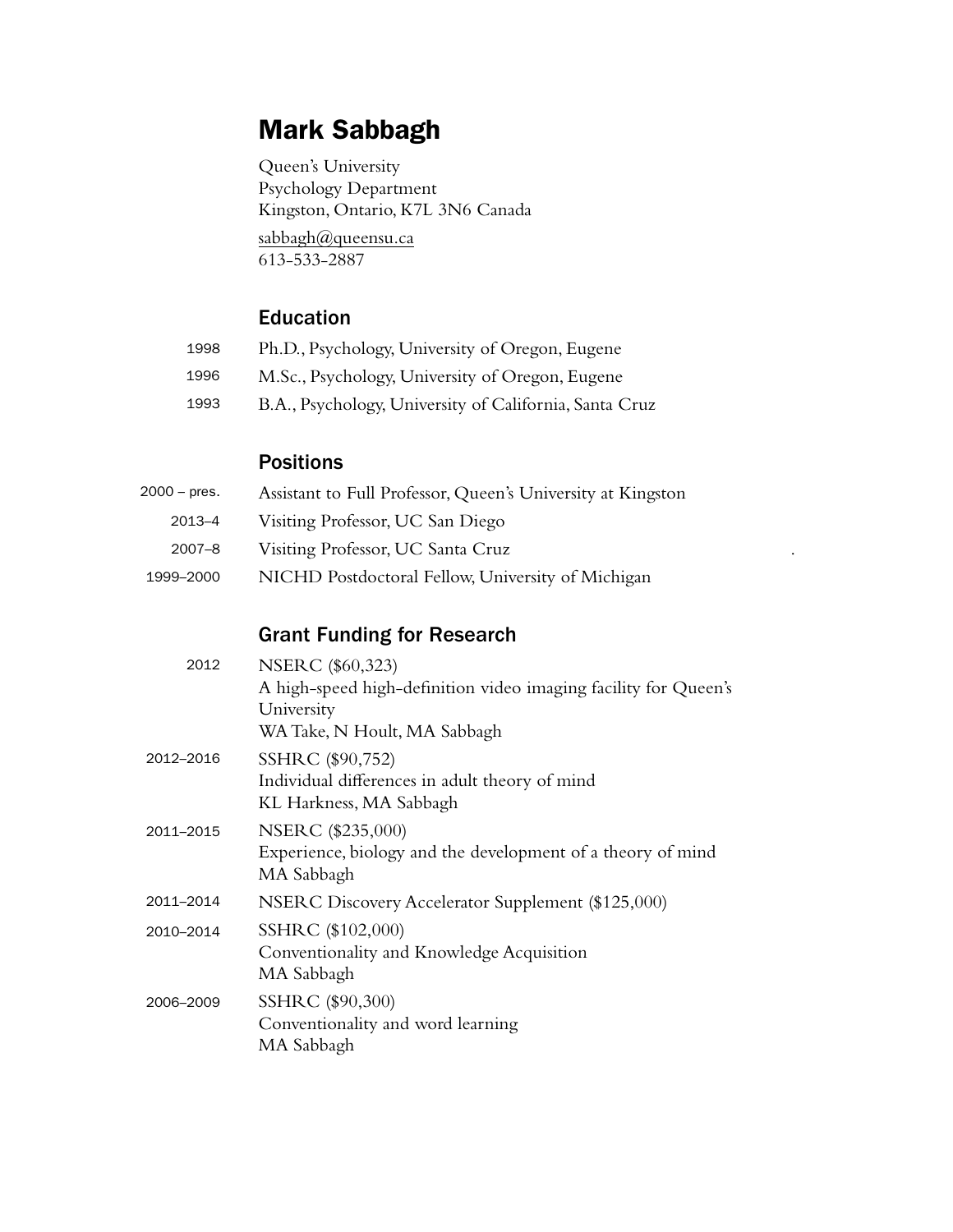| 2006-2010 | NSERC (\$124,800)<br>Neurocognitive bases of theory-of-mind development<br>MA Sabbagh                                                        |
|-----------|----------------------------------------------------------------------------------------------------------------------------------------------|
| 2002-2005 | SSHRC (\$68.000)<br>Cultural experience and theory of mind development<br>MA Sabbagh                                                         |
| 2002-2006 | <b>NSERC</b> (\$80,000)<br>Conceptual, cognitive and neurobiological correlates of preschoolers'<br>understanding of knowledge<br>MA Sabbagh |
| 2000      | CFI/OIT (\$310,000)<br>Integrated brain and behavioural science laboratory<br>MA Sabbagh, KL Harkness                                        |

#### Grant Funding for Conferences & Workshops

- SSHRC The Jean Piaget Symposia: Rethinking Cognitive Development MA Sabbagh 2012
- SSHRC Selective Social Learning MA Sabbagh, S Fitneva 2007

## Refereed Publications

Tahiroglu, D., Moses, L. J., Carlson, S. M., Olafson, E., Mahy, C. E. V. & Sabbagh, M. A. (2014). The Children's Social Understanding Scale: Construction and validation of a parent-report measure for assessing individual differences in children's theories of mind. *Developmental Psychology, XX,* xxx-xxx. 2014

> Mo, S., Su, Y., Sabbagh, M. A., & Xiu, J. (2014). Sentential complements and false belief understanding in Chinese Mandarin-speaking preschoolers: A training study. *Cognitive Development*.

Koenig, M. & Sabbagh, M. A. (2013). Selective Social Learning: New perspectives on learning from others. *Developmental Psychology*, 49, 399-403. 2013

> Henderson, A. M. E., Sabbagh, M. A., & Woodward, A. L. (2013). Preschoolers' selective learning is guided by the principle of relevance, *Cognition*, 126, 246-257.

Benson, J. E., Sabbagh, M. A., Carlson, S. M. & Zelazo, P. D. (2013). Individual differences in executive functioning predict preschoolers improvement from theory-of-mind training, *Developmental Psychology*.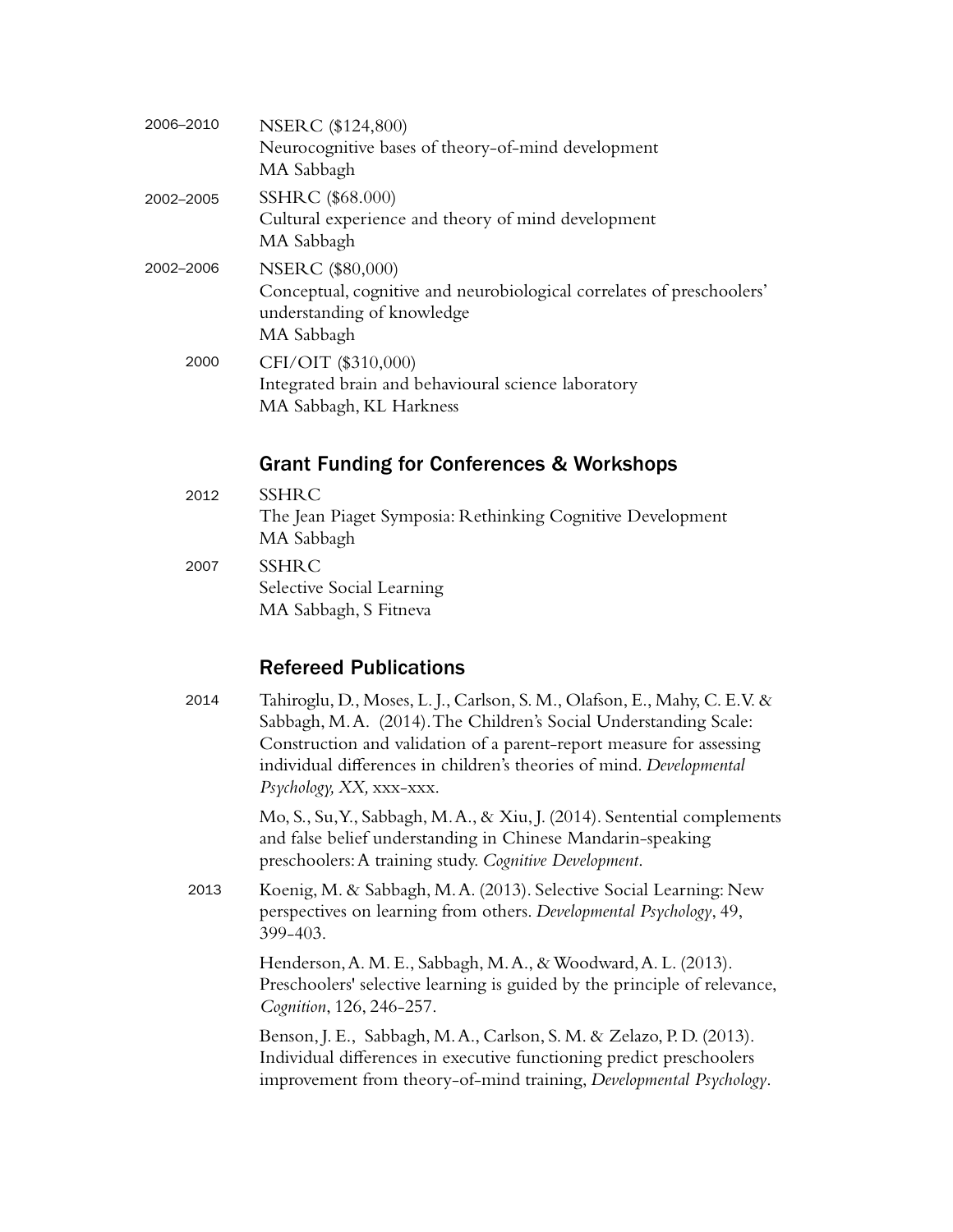| 2012 | Akhtar, N., Menjivar, J., Hoicka, E. & Sabbagh, M.A. (2012). Learning<br>foreign labels from a foreign speaker: The role of (limited) exposure to a<br>second language. Journal of Child Language, 39, 1135-1149.                              |
|------|------------------------------------------------------------------------------------------------------------------------------------------------------------------------------------------------------------------------------------------------|
|      | Harkness, K. L., Jacobson, J. A., Sinclair, B., Chan, E. & Sabbagh, M. A.<br>(2012). For love or money? What motivates people to know the minds of<br>others. Cognition and Emotion, 26, 541-549.                                              |
|      | Lackner, C. L., Sabbagh, M. A., Hallinan, E., Liu, X., & Holden, J. J. E.<br>(2012). Dopamine receptor D4 gene variation predicts preschoolers'<br>developing theory of mind. Developmental Science, 15, 272-280.                              |
| 2011 | Harkness, K. L., Washburn, D., Theriault, J., Lee. L., & Sabbagh, M. A.<br>(2011). Maternal history of depression is associated with enhanced theory<br>of mind in depressed and nondepressed adult women. Psychiatry Research,<br>189, 91-96. |
| 2010 | Sabbagh, M. A., Hopkins, S. F. R., Benson, J. E., & Flanagan, J. R. (2010).<br>Conceptual change and preschoolers' theory of mind: Evidence from<br>load-force adaptation. Neural Networks, 43, 1043-1050.                                     |
|      | Harkness, K. L., Jacobson, J. A., Duong, D. & Sabbagh, M. A. (2010).<br>Mental state decoding in remitted major depression: Effects of sad versus<br>happy mood induction. Cognition and Emotion, 24, 497-513.                                 |
|      | Lackner, C. L., Bowman, L. C. & Sabbagh, M. A. (2010). Dopaminergic<br>functioning and preschoolers' theory of mind. Neuropsychologia, 48,<br>1767-1774.                                                                                       |
|      | Henderson, A. M. E. & Sabbagh, M. A. (2010). Parents use of conventional<br>and unconventional labels in conversations with their preschoolers. Journal<br>of Child Language, 37, 793-816.                                                     |
| 2009 | Sabbagh, M.A. & Shafman, D. (2009). How children block learning from<br>ignorant speakers. Cognition, 112, 415-422.                                                                                                                            |
|      | Saylor, M. M., Sabbagh, M. A., Fortuna, A., & Troseth, G. (2009).<br>Preschoolers use speakers' preferences to learn words. Cognitive<br>Development, 24, 125-132.                                                                             |
|      | Sabbagh, M. A., Bowman, L. C., Evraire, L. & Ito, J. M. B. (2009).<br>Neurodevelopmental bases of preschoolers' theory-of-mind development.<br>Child Development, 80, 1147-1162                                                                |
|      | Liu, D., Sabbagh, M.A., Gehring, W.J, & Wellman, H.M (2009). Neural<br>correlates of theory of mind reasoning in adults and children. Child<br>Development, 80, 318-326                                                                        |
| 2008 | Liu, D., Wellman, H. M., Tardif, T., & Sabbagh, M. A. (2008). Theory of<br>mind development in Chinese children: A meta-analysis of false-belief<br>understanding across languages and cultures. Developmental Psychology, 44,<br>523-531.     |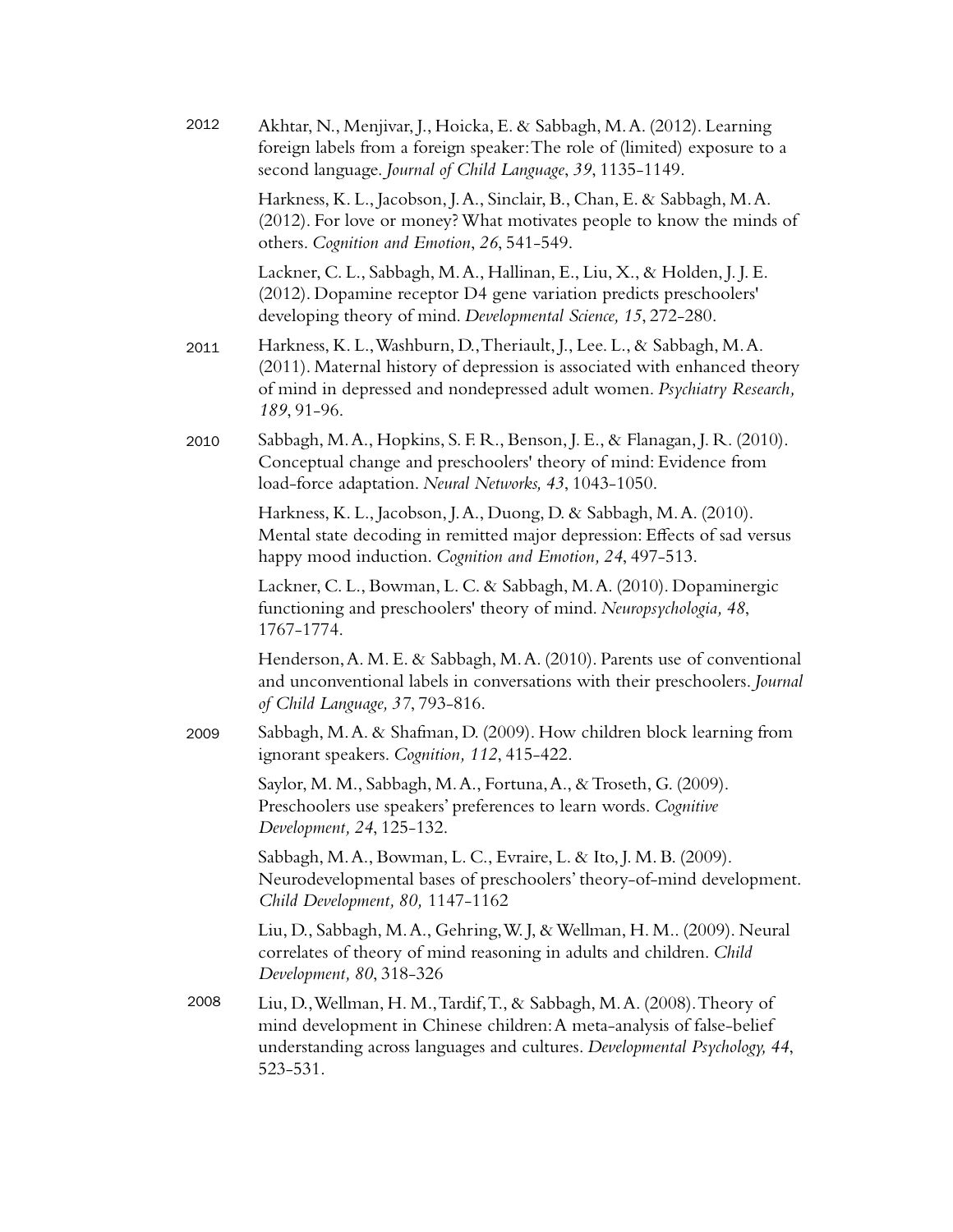|      | Sabbagh, M.A. & Seamans, E.L. (2008). Intergenerational transmission of<br>theory-of-mind. Developmental Science. 11, 354-360.                                                                                                                                                                |
|------|-----------------------------------------------------------------------------------------------------------------------------------------------------------------------------------------------------------------------------------------------------------------------------------------------|
| 2007 | Kalish C.W. & Sabbagh, M.A. (2007). Conventionality and cognitive<br>development: Learning to think the right way. New Directions for Child and<br>Adolescent Development, 115, 1-9.                                                                                                          |
|      | Sabbagh, M.A. & Henderson, A.M.E. (2007). How an appreciation of<br>conventionality shapes early word learning. New Directions for Child and<br>Adolescent Development, 115, 25-38.                                                                                                           |
| 2006 | Sabbagh, M.A. & Flynn, J. (2006). Mid-frontal EEG alpha asymmetries<br>predict individual differences in one aspect of theory of mind: Mental<br>state decoding. Social Neuroscience, 1, 299-308.                                                                                             |
|      | Sabbagh, M.A., Moses, L.J., & Shiverick, S.M. (2006). Executive<br>functioning and preschoolers' understanding of false beliefs, false<br>photographs, and false signs. Child Development, 77, 1034-1049.                                                                                     |
|      | Sabbagh, M. A., Xu, F., Carlson, S. M., Moses, L. J., Lee, K., (2006).<br>Executive functioning and theory of mind in preschool children from<br>Beijing, China: Comparisons with U.S. preschoolers, Psychological Science,<br>17, 74-81.                                                     |
| 2005 | Lee, L., Harkness, K. L., Sabbagh, M. A., & Jacobson, J. A. (2005). Mental<br>state decoding abilities in clinical depression. Journal of Affective Disorders,<br>86, 247-258.                                                                                                                |
|      | Harkness, K. L., Sabbagh, M. A., Jacobson, J. A., Chowdrey, N., & Chen, T.<br>(2005). Sensitivity to subtle social information in dysphoric college<br>students: Evidence for an enhanced theory of mind. Cognition and<br>Emotion, 19, 999-1026. (order of 1st two authors is alphabetical). |
| 2004 | Callanan, M.A. & Sabbagh, M.A. (2004). Multiple labels in conversations<br>between young children and their mothers. Developmental Psychology, 40,<br>746-763.                                                                                                                                |
|      | Sabbagh, M.A. (2004). Recognizing and reasoning about mental states:<br>Understanding orbitofrontal contributions to theory of mind and autism.<br>Brain and Cognition, 55, 209-219.                                                                                                          |
|      | Liu, D., Sabbagh, M.A., Gehring, W.J., & Wellman, H.M. (2004).<br>Decoupling beliefs from reality in the brain: An ERP study of theory of<br>mind. NeuroReport. 15, 991-995.                                                                                                                  |
|      | Saylor, M. M. & Sabbagh, M. A. (2004). Different kinds of information<br>affect word learning in the preschool years: The case of part-term<br>learning. Child Development, 75, 395-408                                                                                                       |
|      | Sabbagh, M. A., Moulson, M., & Harkness, K. L. (2004). Neural correlates<br>of mental state recognition in human adults: An ERP study. Journal of<br>Cognitive Neuroscience, 16, 415-426.                                                                                                     |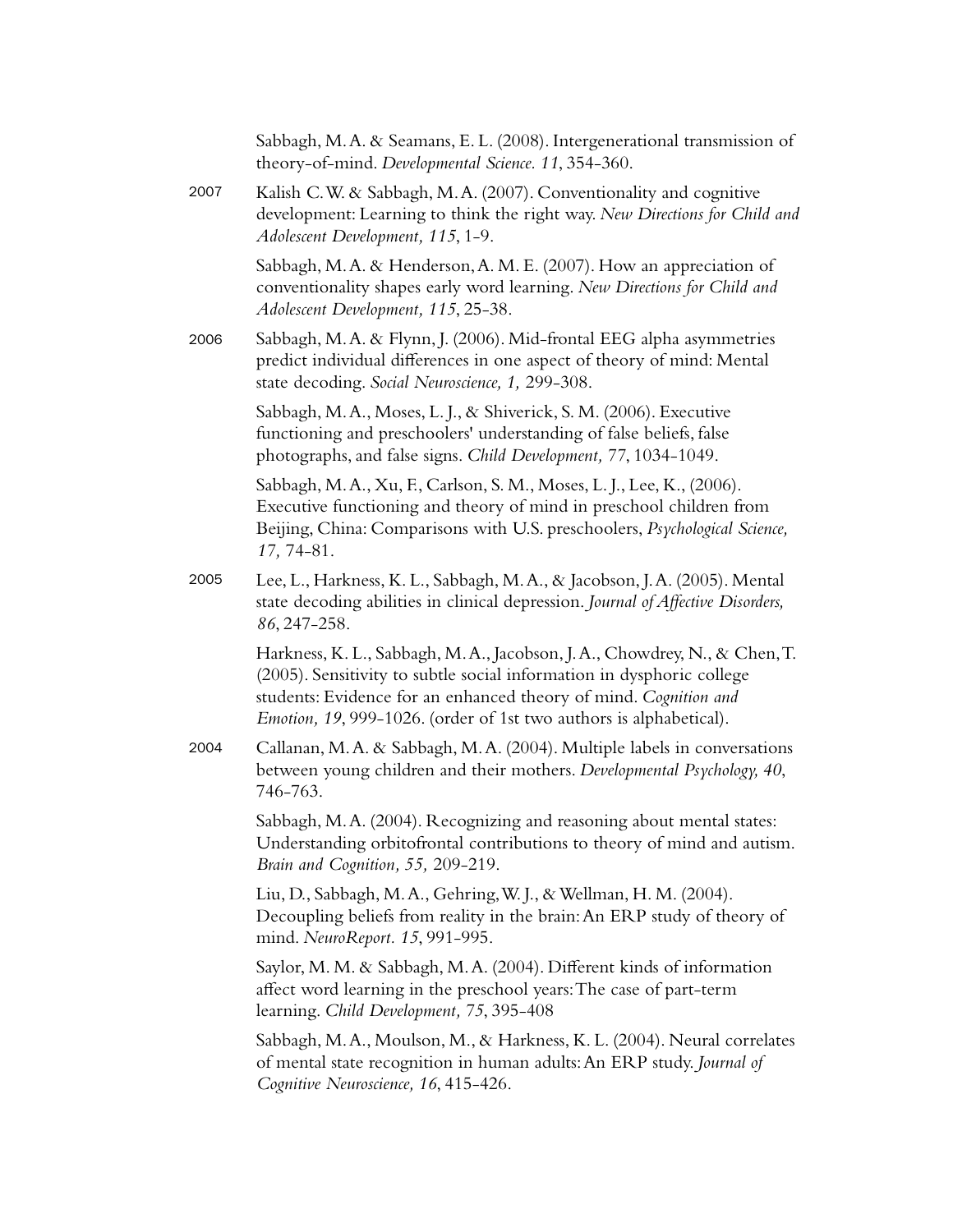| 2003 | Sabbagh, M.A., Wdowiak, S. & Ottaway, J.M. (2003). Do word learners<br>ignore ignorant speakers? Journal of Child Language, 30, 905-924                                                                           |
|------|-------------------------------------------------------------------------------------------------------------------------------------------------------------------------------------------------------------------|
| 2002 | Saylor, M. M., Sabbagh, M. A., & Baldwin, D. A. (2002). Children use<br>implicit contrast as a pragmatic cue to word meaning. Developmental<br>Psychology, 38, 993-1103                                           |
| 2001 | Sabbagh, M.A. & Baldwin, D.A. (2001). Learning words from<br>knowledgeable versus ignorant speakers: Links between preschoolers'<br>theory of mind and semantic development. Child Development, 72,<br>1054-1070. |
| 2000 | Sabbagh, M.A. & Gelman, S.A. (2000). Buzzsaws and Blueprints: What<br>children need (or don't need) to learn language. Journal of Child Language,<br>22, 715-726. Followed by commentary and response.            |
|      | Sabbagh, M.A. & Taylor, M. (2000). Neural correlates of theory of mind<br>reasoning in adults: An event-related potential study. Psychological Science,<br>11, 46-50.                                             |
| 1999 | Callanan, M.A., Cervantes, C.A. & Sabbagh, M.A. (1999). Conversation<br>and conceptual development: Challenges, alternatives and future<br>directions. Human Development, 42, 356-361.                            |
|      | Sabbagh, M.A. (1999). Communicative intentions and language: Evidence<br>from right hemisphere damage and autism. Brain and Language, 70, 29-69.                                                                  |
|      | Sabbagh, M.A. & Clegg, B.A. (1999). Some costs of assimilating data to<br>the implicit/explicit distinction. Behavioral and Brain Sciences, 22, 783-784.                                                          |
| 1998 | Sabbagh, M.A. & Callanan, M.A. (1998). Metarepresentation in action:<br>Children's theories of mind developing and emerging in parent-child<br>conversations. Developmental Psychology, 34, 491-502.              |
| 1996 | Taylor, M. & Sabbagh, M. A. (1996). Review of Children Talk About the<br>Mind. Merrill-Palmer Quarterly, 42, 612-619.                                                                                             |

#### Book Chapters

Sabbagh, M. A. (2013). Brain electrophysiological studies of theory of mind. In S. Baron-Cohen, H. Tager-Flusberg (Eds.). *Understanding Other Minds, 3rd Ed* (pp. 119-131). Oxford: Oxford University Press. 2013

> Henderson, A. M. E. & Sabbagh, M. A. (2013). Learning words from experience: An integrated framework. In L. Gogate & G. Hollich (Eds.), *Theoretical and computational models of word learning: Trends in Psychology and Artificial Intelligence*.

Sabbagh, M. A. & Henderson, A. M. E. (2013). Children are selective word learners. In M. Banaji & S. A. Gelman (Eds.) *Navigating the Social World*.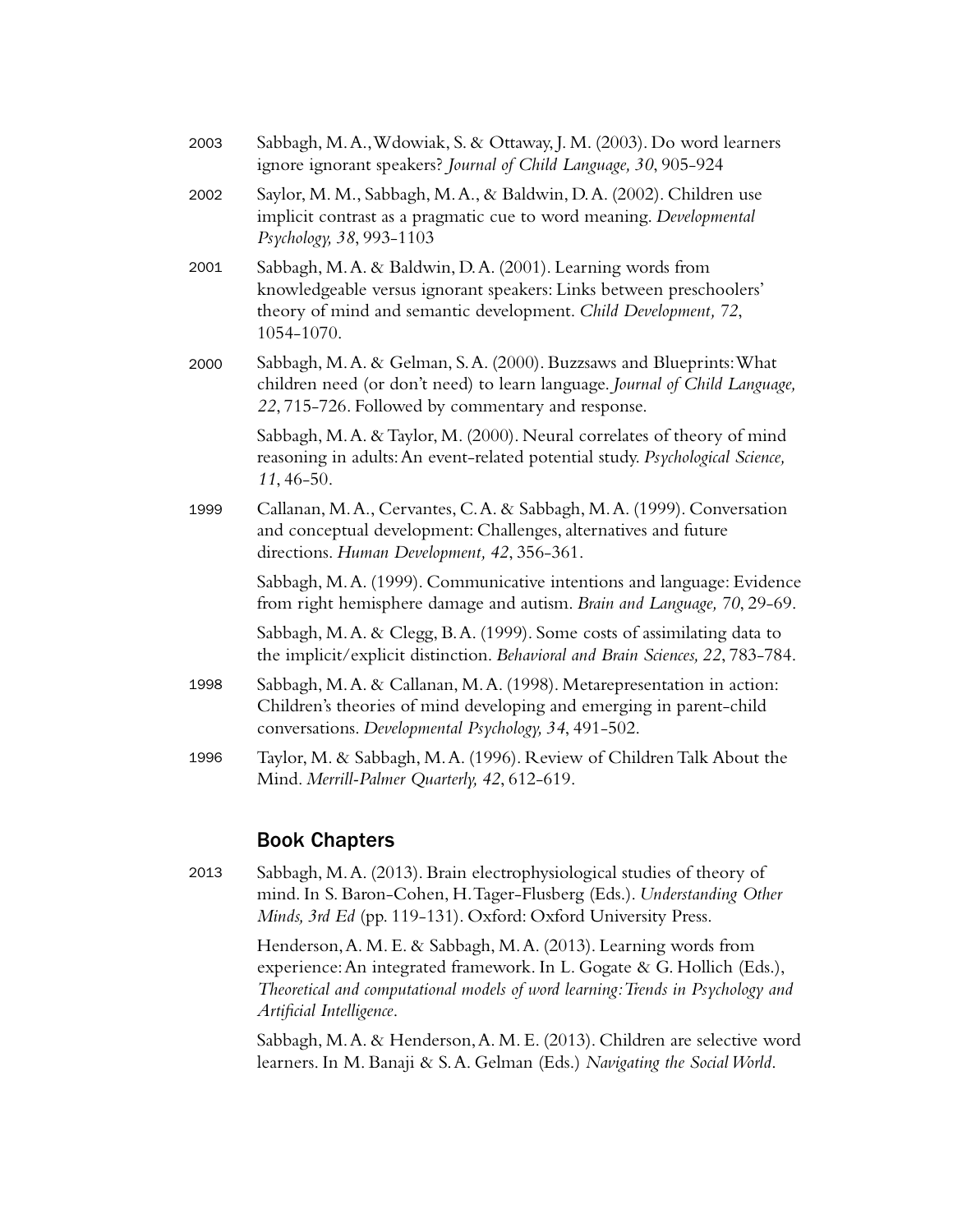| 2012 | Sabbagh, M.A, Benson, J.E., & Kuhlmeier, V.A. (2012). False belief<br>understanding in infants and preschoolers. In M. Legerstee, D. Haley, and<br>M. Bornstein (Eds.) The Infant Mind. Guilford Press.                                                                                                                                                                                                         |
|------|-----------------------------------------------------------------------------------------------------------------------------------------------------------------------------------------------------------------------------------------------------------------------------------------------------------------------------------------------------------------------------------------------------------------|
| 2009 | Benson, J. E. & Sabbagh, M. A. (2009). Theory of mind and executive<br>functioning: A developmental neuropsychological approach. In P. Zelazo,<br>E. Crone & M. Chandler (Eds.). Developmental social cognitive neuroscience.                                                                                                                                                                                   |
| 2008 | Baldwin, D.A., Loucks, J. & Sabbagh, M.A. (2008). Pragmatics of human<br>action. In T. F. Shipley and J. Zacks (Eds.), Understanding Events: How<br>humans see, represent and act on events.                                                                                                                                                                                                                    |
| 2007 | Moses, L. J. & Sabbagh, M. A. (2007). Interactions between domain<br>specific and domain general processing in the development of children's<br>theory of mind. In M. J. Roberts (Ed.) Integrating the mind: Domain general<br>versus domain specific processes in higher cognition (pp. 275-291). New York:<br>Psychology Press.                                                                               |
| 2006 | Sabbagh, M.A., Henderson, A. M. E. & Baldwin, D.A. (2006). What<br>infants' understanding of referential intentions tells us about the neuro-<br>cognitive underpinnings of word learning. In R. Flom, K. Lee, & D. Muir<br>(Eds), Gaze-Following: Its development and significance (pp. 171-192).<br>Mahwah, NJ: Erlbaum.                                                                                      |
|      | Sabbagh, M.A. (2006). Neurocognitive bases of preschoolers' theory-of-<br>mind development: Integrating cognitive neuroscience and cognitive<br>development. In P. Marshall & N. Fox (Eds.). The Development of Social<br>Engagement: Neurobiological Perspsectives. Oxford: Oxford University Press.                                                                                                           |
| 2005 | Moses, L. J., Carlson, S. M., & Sabbagh, M. A. (2005). On The Specificity<br>of the Relation between Executive Function and Children's Theories of<br>Mind. In W. Schneider, R. Schumann-Hengsteler & B. Sodian (Eds.),<br>Young Children's Cognitive Development: Interrelationships among Executive<br>Functioning, Working Memory, Verbal Ability, and Theory of Mind (pp. 131-145).<br>Mahwah, NJ: Erlbaum. |
|      | Sabbagh, M.A. & Baldwin, D.A. (2005). Understanding the role of<br>perspective taking in young children's word learning. In N. Eilan, C.<br>Hoerl, T. McCormack, & J. Roessler (Eds.). Joint Attention: communication<br>and other minds. Oxford: Oxford University Press.                                                                                                                                      |
| 2004 | Saylor, M. M., Baldwin, D.A., & Sabbagh, M.A. (2004). Coordinating<br>multiple sources of information in word learning. In G. Hall & S. Waxman<br>(Eds.) Weaving a Lexicon. Cambridge, MA: MIT Press.                                                                                                                                                                                                           |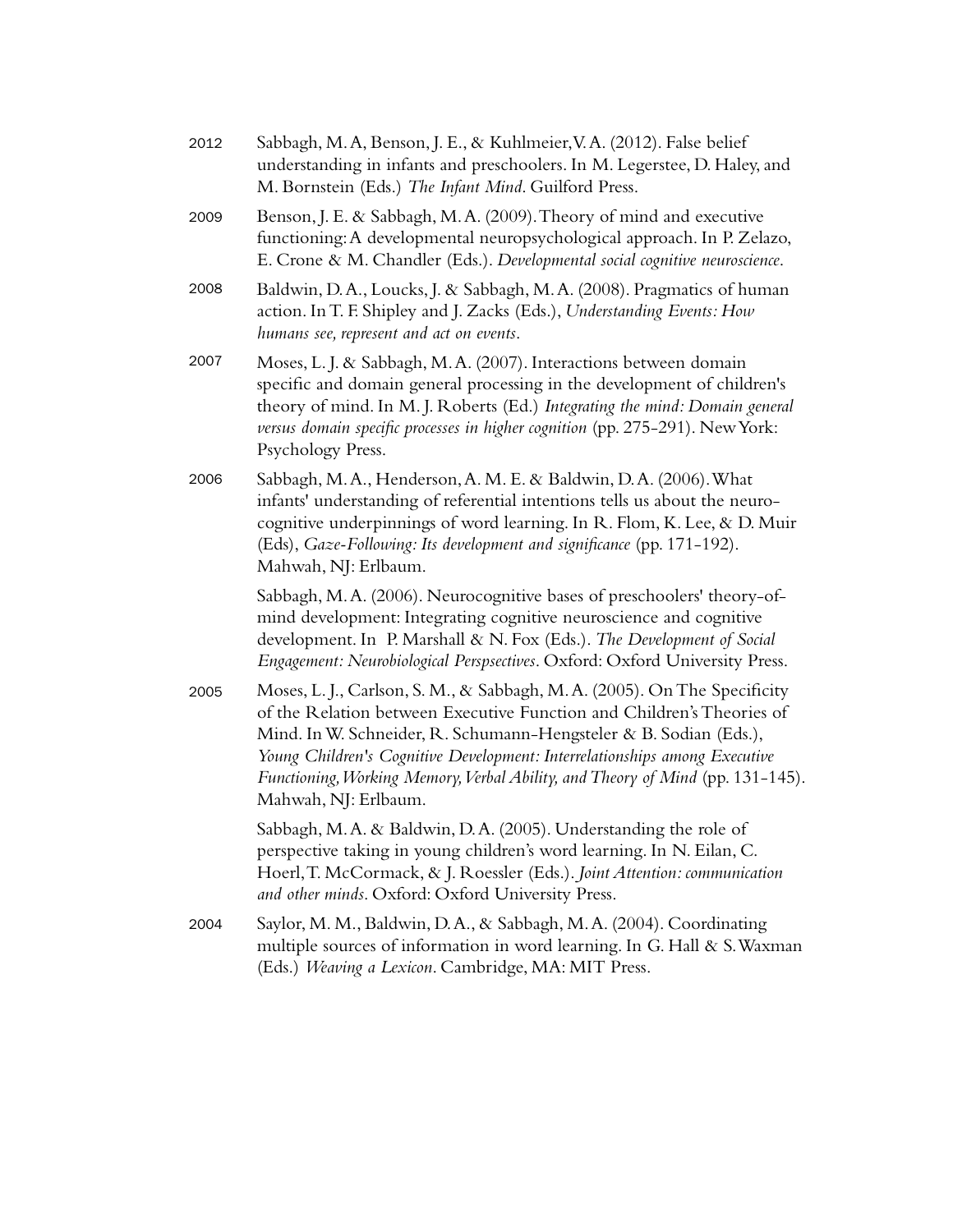# Conference Presentations (last 6 years)

| 2013<br><b>IMFAR</b><br>San Sebastian | Li, A. S., Sabbagh, M. A., & Kelley, E. A. (2013). How do children with<br>autism spectrum disorders solve false belief tasks? Insights from an EEG<br>study. (Poster)                                                                                                                                                                           |
|---------------------------------------|--------------------------------------------------------------------------------------------------------------------------------------------------------------------------------------------------------------------------------------------------------------------------------------------------------------------------------------------------|
| 2013<br><b>SRCD</b><br>Seattle, WA    | Benson, J. E., Sabbagh, M. A., Carlson, S. M., & Zelazo, P. D. Executive<br>functioning supports the emergence of explicit theory of mind<br>understanding in preschoolers: Evidence and mechanisms. (Talk)                                                                                                                                      |
|                                       | Christopher, A. & Sabbagh, M. A. Affectionate contact and theory of mind<br>in parent-child dyads. (Poster)                                                                                                                                                                                                                                      |
|                                       | Mackintosh, T. & Sabbagh, M. A. Age-related changes in preschoolers<br>identification of conventional versus idiosyncratic behavior in games.<br>(Poster)                                                                                                                                                                                        |
|                                       | Merwin, K., Kuhlmeier, V.A., & Sabbagh, M.A. Three-year-olds<br>overimitate when actions are presented as conventions. (Poster)                                                                                                                                                                                                                  |
|                                       | Sabbagh, M.A. & Henderson, A.M. E. Eye-tracking evidence regarding<br>how preschoolers manifest selective learning in different contexts (Talk)                                                                                                                                                                                                  |
| 2012<br><b>JPS</b><br>Toronto, ON     | Benson, J., Sabbagh, M.A., & Kuhlmeier, V.A. (2012, June). Preschoolers'<br>false belief failures are not simply executive failures. (Paper)                                                                                                                                                                                                     |
|                                       | Li, A., Sabbagh, M. A. & Kelley, E. A. (2012, June). Neurodevelopmental<br>correlates of language and theory of mind in children with autism<br>spectrum disorders. (Poster)                                                                                                                                                                     |
| 2012<br><b>SfN</b><br>New Orleans     | Drover, S. & Sabbagh, M. A. (2012, October). Expectation and surprise<br>during theory of mind reasoning: an event-related potential study. Poster<br>presented at the Annual Meetings of the Society for Neuroscience. New<br>Orleans, LA. This poster was also presented at a pre-conference hosted by<br>the Society for Social Neuroscience. |
| 2011<br><b>SRCD</b><br>Montreal, QC   | Sabbagh, M.A. Genetic influences on social perception, social cognition<br>and social behavior (Symposium Chair)                                                                                                                                                                                                                                 |
|                                       | Lackner, C. L., Sabbagh, M. A., Hallinan, E.V., Liu, X. & Holden, J.<br>Dopamine receptor D4 variation predicts preschoolers' developing theory<br>of mind. (Talk)                                                                                                                                                                               |
|                                       | Sabbagh, M.A. Neurodevelopmental bases of theory of mind in<br>preschool-aged children. (Talk)                                                                                                                                                                                                                                                   |
|                                       | Sabbagh, M.A., Hopkins, S.F.R., Rajaprakash, M. & Benson, J.E.<br>Adjusting expectations: Understanding the role of the right temporal<br>parietal juncture in representational theory of mind (Talk).                                                                                                                                           |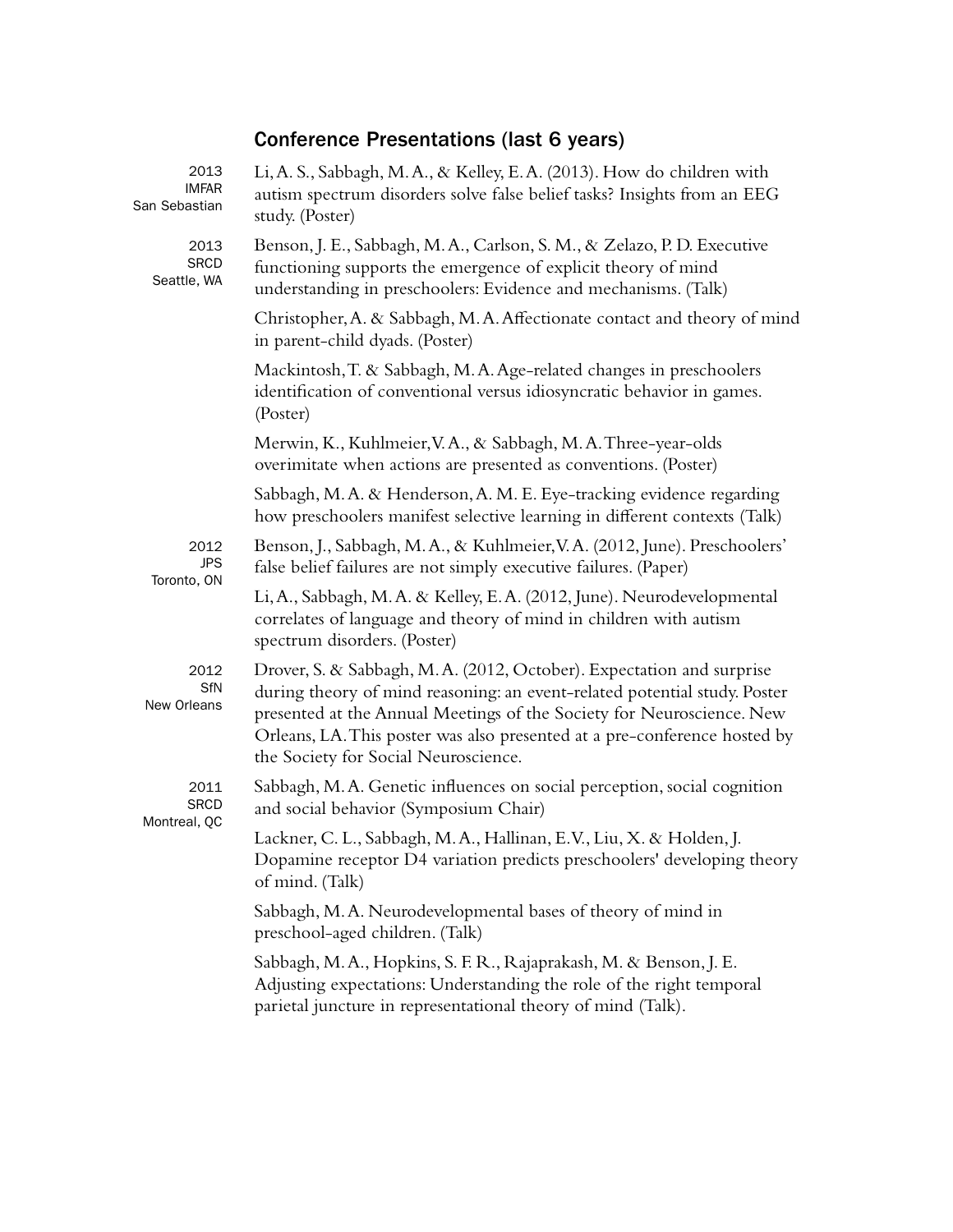| 2010<br><b>SRP</b><br>Seattle, WA  | Washburn, D. S., Theriault, J., Lee, L., Sabbagh, M. A., & Harkness, K. L.<br>(September, 2010). Maternal History of Depression Associated with<br>Enhanced Theory of Mind in Depressed and Non-Depressed Adult<br>Women. (Poster) |
|------------------------------------|------------------------------------------------------------------------------------------------------------------------------------------------------------------------------------------------------------------------------------|
| 2009<br><b>SRCD</b><br>Denver, CO  | Lackner, C. L., Hallinan, E.V., Sabbagh, M. A. Dopaminergic functioning<br>predicts response-conflict task performance in preschool children. (Poster)                                                                             |
|                                    | Sabbagh, M.A., Harkness, K. L., Jacobson, J.A. & Duong, D. Are depressed<br>people better mind-readers? Evidence for enhanced theory of mind<br>decoding in mild to moderate depression. (Talk)                                    |
|                                    | Benson, J. E. & Sabbagh, M. A. Individual differences in executive<br>functioning predict preschoolers' improvement from false belief training.<br>(Poster)                                                                        |
|                                    | Hallanan, E.V., Lackner, C. L. & Sabbagh, M. A. Ontogenetic relations<br>among preschoolers' reasoning about signs signals and beliefs. (Poster)                                                                                   |
|                                    | Tahiroglu, D., Moses, L. J., Carlson, S. M., & Sabbagh, M. A. Can parents<br>report on their children's mental state understanding? Construction of a<br>parent-report theory of mind scale. (Poster)                              |
|                                    | Henderson, A. M. E., Sabbagh, M. A., Woodward, A. L., & Saby, J. Retrieval<br>cues do not help preschoolers remember the name of an object from a<br>foreign country. (Poster)                                                     |
| 2008<br>Cog Neuro<br>San Francisco | Benson, J. E., Bowman, L. C., Ito, J. M. B., & Sabbagh, M. A.<br>Neurophysiological correlates of vocabulary development in preschool-<br>aged children. (Poster)                                                                  |
|                                    | Bowman, L. C., Ito, J. M. B., Sabbagh, M. A. Neurophysiological correlates<br>of imaginary companion creation in preschoolers. (Poster)                                                                                            |
|                                    | Lackner, C., Bowman, L. C., Ito, J. M. B., & Sabbagh, M. A. Dopamine<br>functioning predicts preschoolers' theory-of-mind development. (Poster)                                                                                    |
|                                    | <b>Invited Talks</b>                                                                                                                                                                                                               |
| 2013-14                            | Glasgow University, University of Washington, UC Davis, University of<br>Michigan, UC Santa Cruz, University of Oregon, UC San Diego                                                                                               |
| 2009-12                            | Simon Frasier University, Brock University, University of Wisconsin at<br>Madison, University of Ottawa, Vanderbilt University                                                                                                     |
| 2008-9                             | UC Davis, University of Maryland, Stanford University, University of<br>Minnesota, University of Washington, UC Berkeley, UC Santa Cruz,<br>University of Toronto                                                                  |
| 2006 and<br>earlier                | York University, Kingston General Hospital, UC San Diego, Vanderbilt<br>University, Concordia University, University of Michigan, Chinese<br>Academy of Sciences, Beijing Normal University, University of Toronto                 |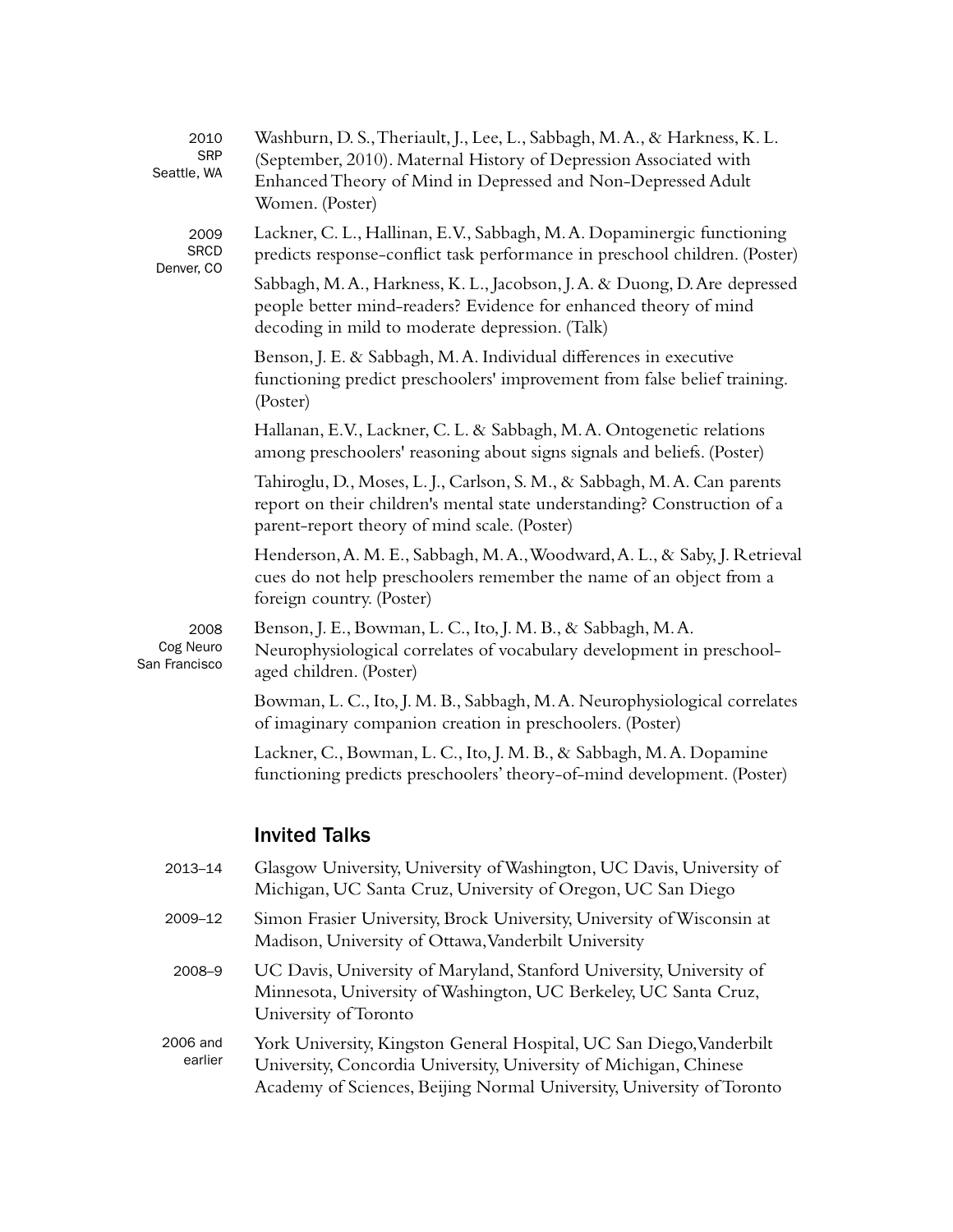# Professional Service

| Journals                  | Editor-in-Chief, Cognitive Development (2014–pres.)                                                                                                                                                                                                                                                                                                                                                                                                                                                                                                                                                                |
|---------------------------|--------------------------------------------------------------------------------------------------------------------------------------------------------------------------------------------------------------------------------------------------------------------------------------------------------------------------------------------------------------------------------------------------------------------------------------------------------------------------------------------------------------------------------------------------------------------------------------------------------------------|
|                           | Associate Editor, Developmental Psychology (2008-2012)                                                                                                                                                                                                                                                                                                                                                                                                                                                                                                                                                             |
|                           | Ad-hoc Reviewing:<br>Developmental Psychology, Child Development, Cortex, Journal of Child<br>Language, Journal of Cognition and Development, Cognitive Development,<br>Cognitive Psychology, Developmental Science, Psychological Science, Journal of<br>Personality and Social Psychology, British Journal of Developmental Psychology,<br>Brain and Language, Journal of Autism and Developmental Disorders, Journal of<br>Cognitive Neuroscience, Neuropsychologia, Social Neuroscience, Trends in<br>Cognitive Sciences, Cognition, Psychiatry Research, Journal of Abnormal<br>Psychology, PLoS One, Infancy |
| Societies                 | Board Member, Cognitive Development Society (2013–pres.)                                                                                                                                                                                                                                                                                                                                                                                                                                                                                                                                                           |
|                           | Program Review, SRCD (2005, 2009, 2013)                                                                                                                                                                                                                                                                                                                                                                                                                                                                                                                                                                            |
|                           | Program Review, Jean Piaget Society (2007, 2008, 2012)                                                                                                                                                                                                                                                                                                                                                                                                                                                                                                                                                             |
| Granting                  | SSHRC Panel (2011, 2013)                                                                                                                                                                                                                                                                                                                                                                                                                                                                                                                                                                                           |
| Agencies                  | Ad-hoc:                                                                                                                                                                                                                                                                                                                                                                                                                                                                                                                                                                                                            |
|                           | NSERC (2 per year since 2005)                                                                                                                                                                                                                                                                                                                                                                                                                                                                                                                                                                                      |
|                           | SSHRC (1 per year since 2005)<br>CIHR(4)                                                                                                                                                                                                                                                                                                                                                                                                                                                                                                                                                                           |
|                           | NSF $(USA)$ $(3)$                                                                                                                                                                                                                                                                                                                                                                                                                                                                                                                                                                                                  |
|                           | Israeli Science Foundation (1)                                                                                                                                                                                                                                                                                                                                                                                                                                                                                                                                                                                     |
| Faculty<br><b>Reviews</b> | <b>UC</b> Davis<br><b>UT</b> Dallas<br>University of Waterloo<br>Queen's University (Education)                                                                                                                                                                                                                                                                                                                                                                                                                                                                                                                    |
|                           | APA: Career Achievement Award                                                                                                                                                                                                                                                                                                                                                                                                                                                                                                                                                                                      |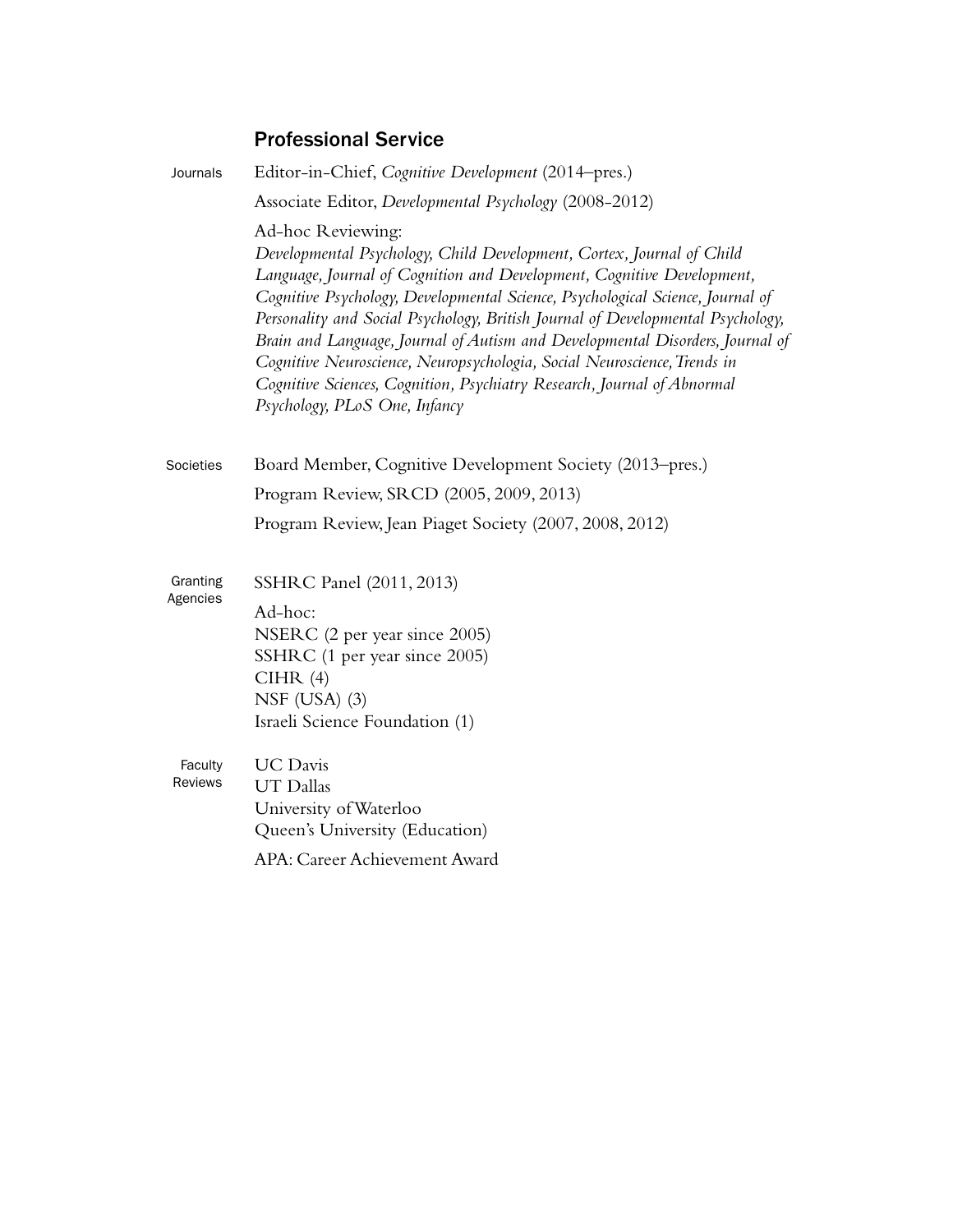# **Teaching**

| Graduate | Statistics/Design of Experiments     |
|----------|--------------------------------------|
|          | Developmental Proseminar             |
|          | Developmental Cognitive Neuroscience |
|          | Cognitive Development                |

Theory of Mind Developmental Psychology Developmental Psycholinguistics Cognitive and Language Development Senior Honours Coordinator Undergraduate

# Supervision

Nicole Bardikoff (current) Jeannette Benson (2014) Sevda Bahtiyar (2013) Jennie Baxter (2009) Annette Henderson (2007) Ph.D.

Amanda Rose Hammons (current) Vanessa Schell (current) Haykaz Mangardich (current) Martha Bailey (2014) Samantha Drover (2014) Anastasia Christopher (2013) Christine Lackner (2009) Sarah Bannoff (2008) Jeannette Benson (2007) Beth Seamans (2004) M.Sc.